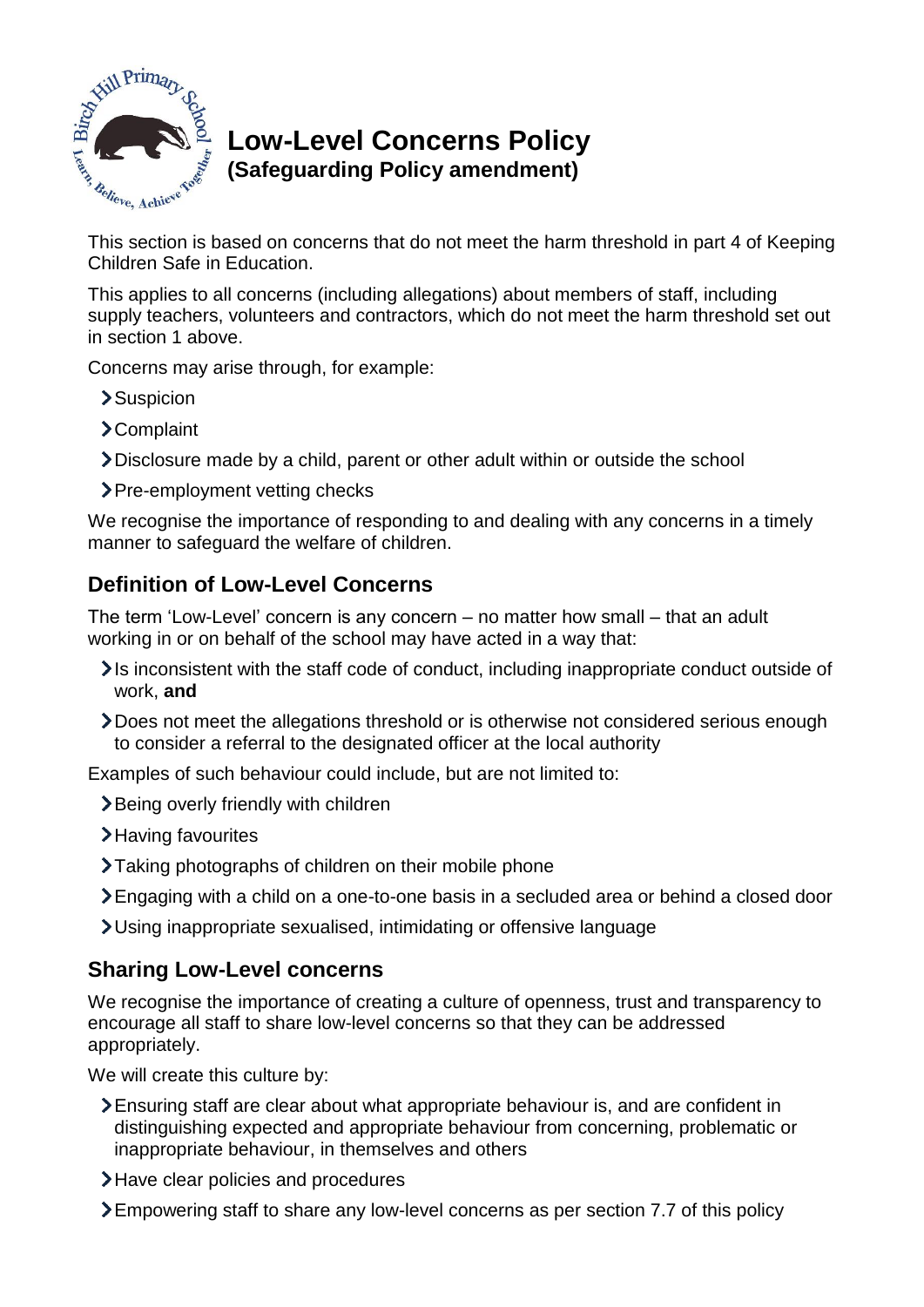- Empowering staff to self-refer
- Addressing unprofessional behaviour and supporting the individual to correct it at an early stage
- Providing a responsive, sensitive and proportionate handling of such concerns when they are raised
- Helping to identify any weakness in the school's safeguarding system

#### **Reporting a low level concern**

- **Low level concerns about a member of staff should be reported to the Headteacher** as per the school's Child Protection procedures.
- If the concern is about the Headteacher this should be reported to the Chair of Governors.
- **Low level concerns about supply staff, contractors and local authority visiting staff** will also be reported to their employers.

Staff should use the school's Low-Level Concerns Reporting Form (below)

#### **Responding to low-level concerns**

If the concern is raised via a third party, the headteacher will collect evidence where necessary by speaking:

Directly to the person who raised the concern, unless it has been raised anonymously

>To the individual involved and any witnesses

The headteacher will use the information collected to categorise the type of behaviour and determine any further action, in line with the school's staff Code of Conduct.

- Allegations that meet the harm threshold will be referred to the LADO for advice.
- Low level concerns that the school feel may need further guidance on will be referred to the LADO for advice.
- Low level concerns that the school feel they can deal with internally will be dealt with via the school's usual child protection investigation process.
- The school will engage with its HR provider where it is necessary to undertake further investigation and/or deal with the concern under relevant processes.

### **Record keeping**

All low-level concerns will be recorded in writing (form below) . In addition to details of the concern raised, records will include the context in which the concern arose, any action taken and the rationale for decisions and action taken.

Records will be:

**EXA** Kept confidential, held securely and comply with the DPA 2018 and UK GDPR

- Reviewed so that potential patterns of concerning, problematic or inappropriate behaviour can be identified. Where a pattern of such behaviour is identified, we will decide on a course of action, either through our disciplinary procedures or, where a pattern of behaviour moves from a concern to meeting the harms threshold as described in section 1 of this appendix, we will refer it to the designated officer at the local authority
- Retained at least until the individual leaves employment at the school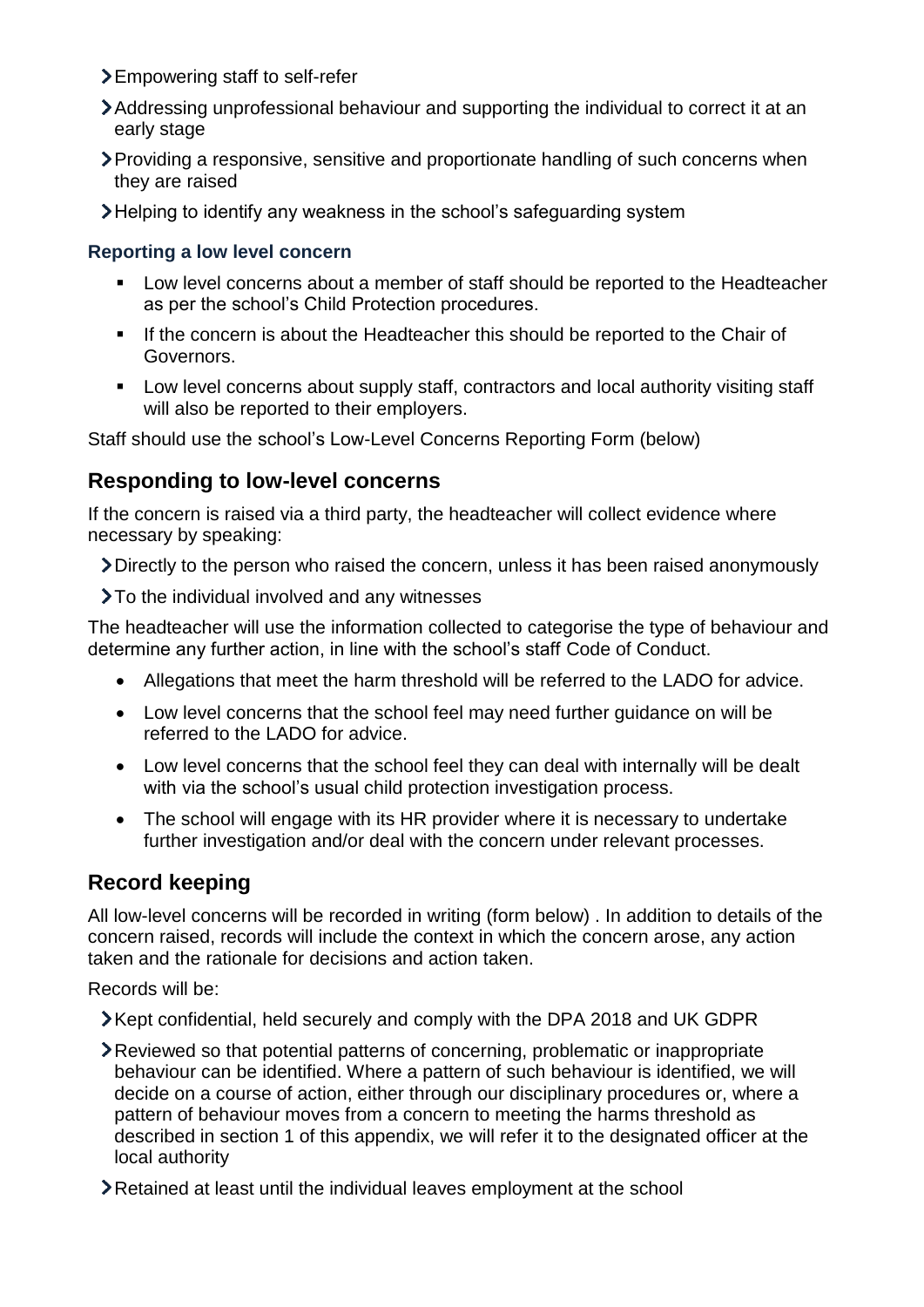Where a low-level concern relates to a supply teacher or contractor, we will notify the individual's employer, so any potential patterns of inappropriate behaviour can be identified.

#### **Reviewing a low level concern**

Records will be reviewed so that potential patterns of concerning, problematic or inappropriate behaviour can be identified.

Where a pattern of such behaviour is identified, the Headteacher will decide on a course of action, which may include:

- Disciplinary investigation and/or proceedings
- Management Advice, including recommendations for training
- Referral to the LADO (where a pattern of behaviour moves from a concern to meeting the harm threshold).

If the concern relates volunteers, or any other concerns arise, school can contact the LADO for further advice.

#### **References**

We will not include low-level concerns in references unless:

- The concern (or group of concerns) has met the threshold for referral to the designated officer at the local authority and is found to be substantiated; and/or
- The concern (or group of concerns) relates to issues which would ordinarily be included in a reference, such as misconduct or poor performance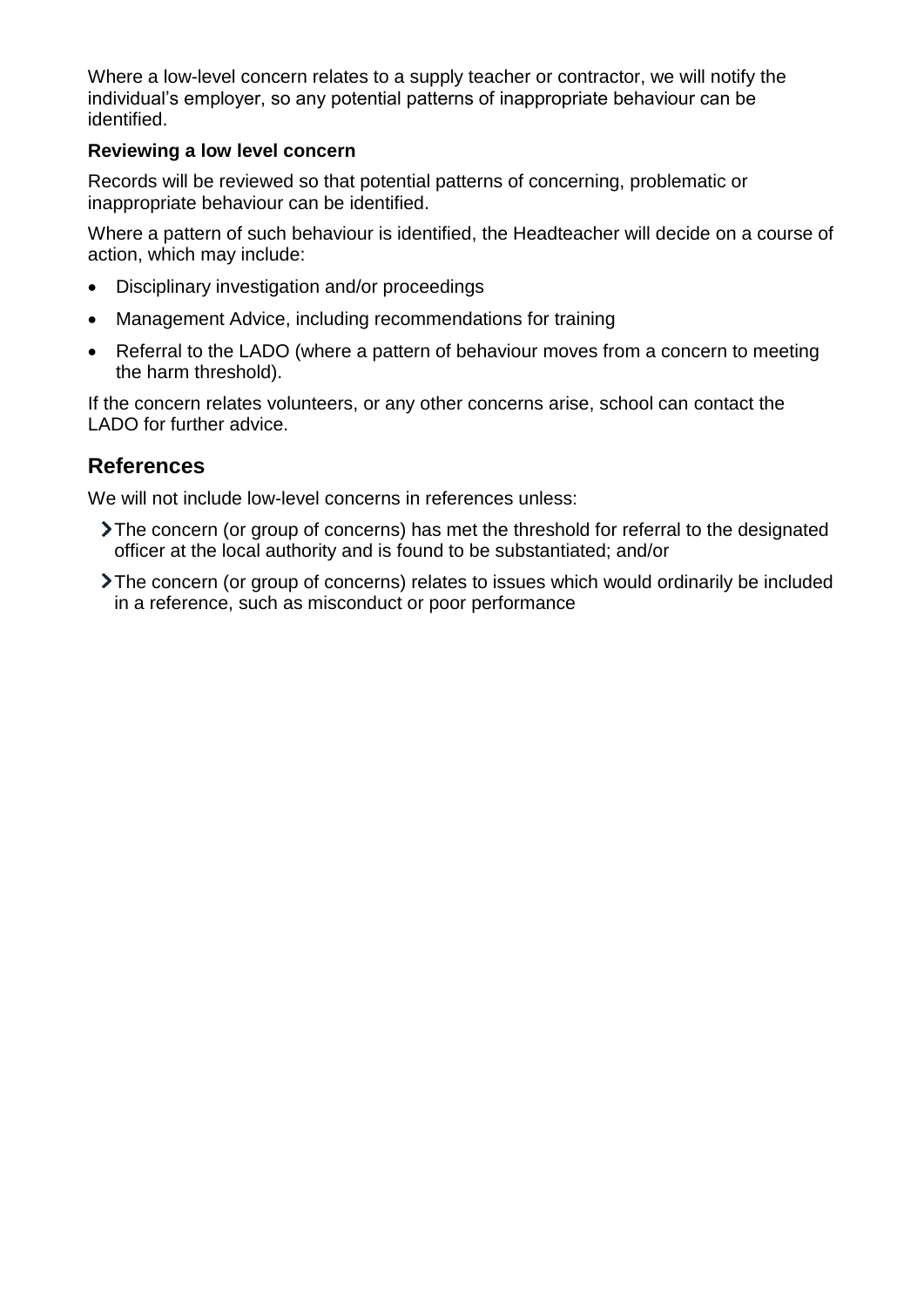## **Appendix 1**



Please use this form to share any concern – no matter how small, and even if no more than causing a sense of unease or a 'nagging doubt' – that an adult may have acted in a way that:

• is inconsistent with Birch Hill Primary School staff code of conduct, including

inappropriate conduct outside of work, **and**

 does not meet the allegation threshold, or is otherwise not serious enough to consider a referral to the LADO.

You should provide a concise record – including brief context in which the low-level concern arose, and details which are chronological, and as precise and accurate as possible – of any such concern and relevant incident(s) (and please use a separate sheet if necessary).

The record should be signed, timed and dated and returned to the Headteacher

Details of Concern

Name of staff member **Team & Role** 

Date **Name** Signed **Name** Signed **Name**